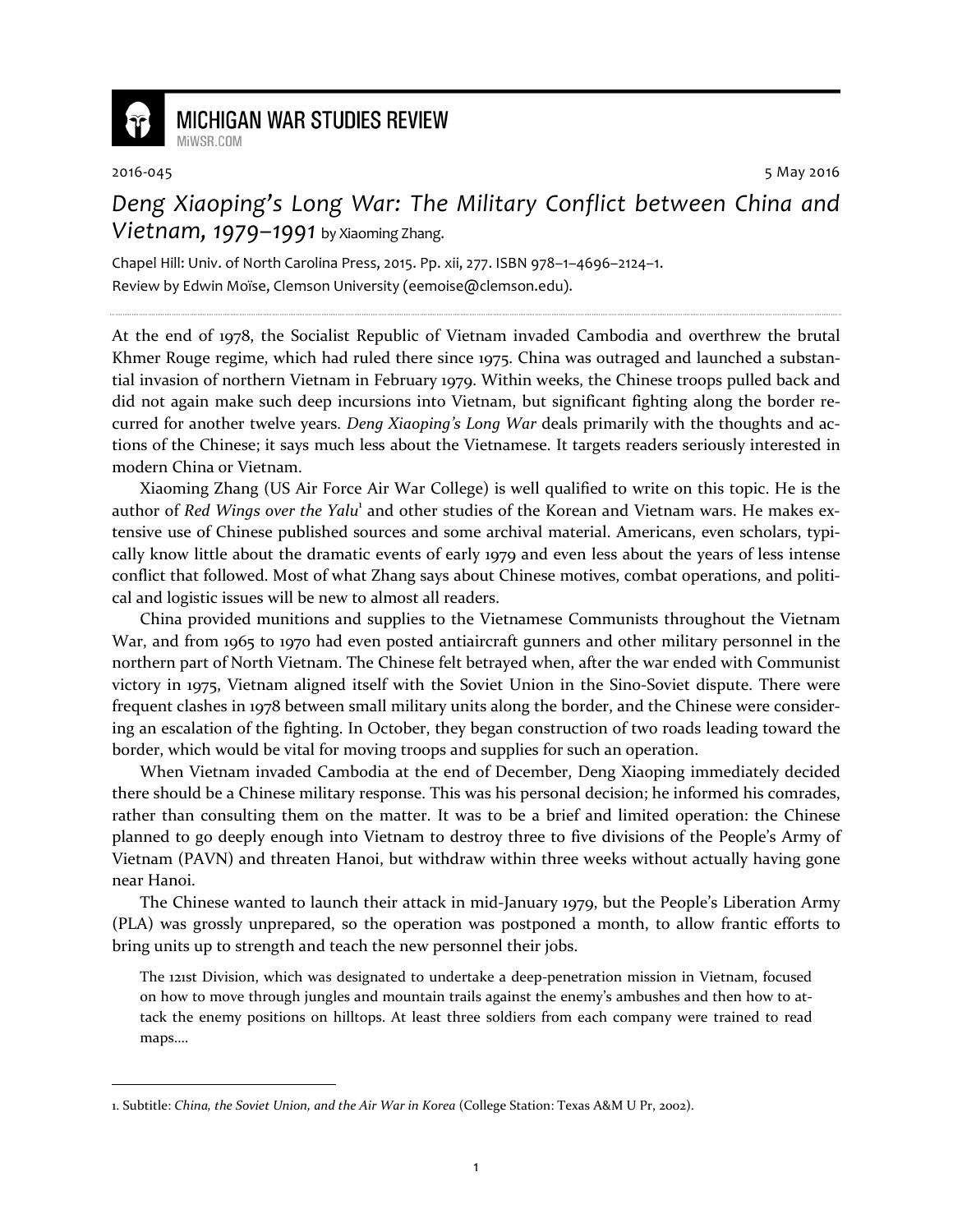Such desperate last-minute training efforts, though somewhat helpful, were woefully insufficient because there were too many new recruits and too many of them were peasant farmers. Despite the goal of teaching military skills, most of the soldiers completed only one to two live practices on the shooting range and only one live grenade-throwing practice. Few units conducted serious tactical training exercises at the regimental or division level. (79)

The Chinese attack began on 17 February, on multiple fronts. The Vietnamese forces had expected Chinese military action, but not on such a scale. They were able to put up more resistance than expected, causing Chinese forces to fall behind their planned schedule. But, by about 4 March, the PLA had taken the last of its major objectives, the city of Lang Son, about ten miles in from the Chinese border and eighty miles from Hanoi. On 5 March, the Chinese announced that they were terminating the operation and withdrawing from Vietnam, though in fact offensive operations continued for a few more days in some areas. The withdrawal was completed on 16 March. Both sides had significant air forces, but neither tried to provide close air support to its ground troops. The Chinese devastated the area they occupied, especially Lang Son, well beyond any simple military necessity. The point was to "teach Vietnam a lesson" (120), in Deng Xiaoping's words.

After the 1979 war, China remained determined to force a withdrawal of Vietnamese forces from Cambodia. Its pressure on Vietnam led to intermittent armed clashes along the border through the 1980s. The scope of the fighting at first remained relatively small, but, in late 1984, the Chinese began an offensive at Laoshan, in a remote area of Vietnam's northwest frontier. The territory the Chinese had taken by the spring of 1985 was not large, but it was enough that the Vietnamese launched a counteroffensive to regain it. Fighting in the area continued for years, on a sufficient scale to allow the PLA to develop its skills in reconnaissance and combined-arms warfare and practice using modern weapons and technologies, such as night-vision devices, in combat. In 1990, after the Vietnamese had left Cambodia, the Chinese once again withdrew their troops from the small area they had occupied in northern Vietnam, but the border remained tense until 1993.

Maoist doctrines of a people's war had significant influence. Political officers played important roles in the regular military units. Tens of thousands of militia actually participated in combat; much larger numbers provided vital support, transporting supplies and ammunition to the front, evacuating wounded men, and so forth. They had not been absorbed into the PLA; they remained a militia in civilian clothing.

The war placed a heavy burden on the two Chinese provinces, Guangxi and especially Yunnan, from which the Chinese military operations were mounted. In line with people's war doctrine, they were expected to provide not only manpower but also other resources, such as food, to support the PLA troops. The central government did not compensate them for this, preventing them from sharing in the economic growth most of China enjoyed in the 1980s.

Although Zhang has used some Vietnamese sources in English translation, his book is based predominantly on Chinese materials and consequently presents a mostly Chinese viewpoint on the war. Chinese leaders claimed the Soviets and their proxies the Vietnamese were a threat to China and Southeast Asia as a whole. The United States had made equally dubious claims a few years earlier regarding the putative threat the same Vietnamese, then depicted as Chinese proxies, posed to Southeast Asia. Zhang typically presents Chinese views without comment, as when he says Deng Xiaoping "felt that China was pinched between a Soviet threat from the north and a Vietnamese threat from the south, thereby endangering China's 'Four Modernizations'" (7). "Vietnam's invasion of Cambodia was regarded as a key component of a broader Soviet scheme to encircle China" (193). Sometimes the author appears to endorse Chinese exaggerations of Vietnamese aggression, referring to Vietnam's "military invasion of Cambodia and Thailand" (150) and claiming China's war against Vietnam "prevented